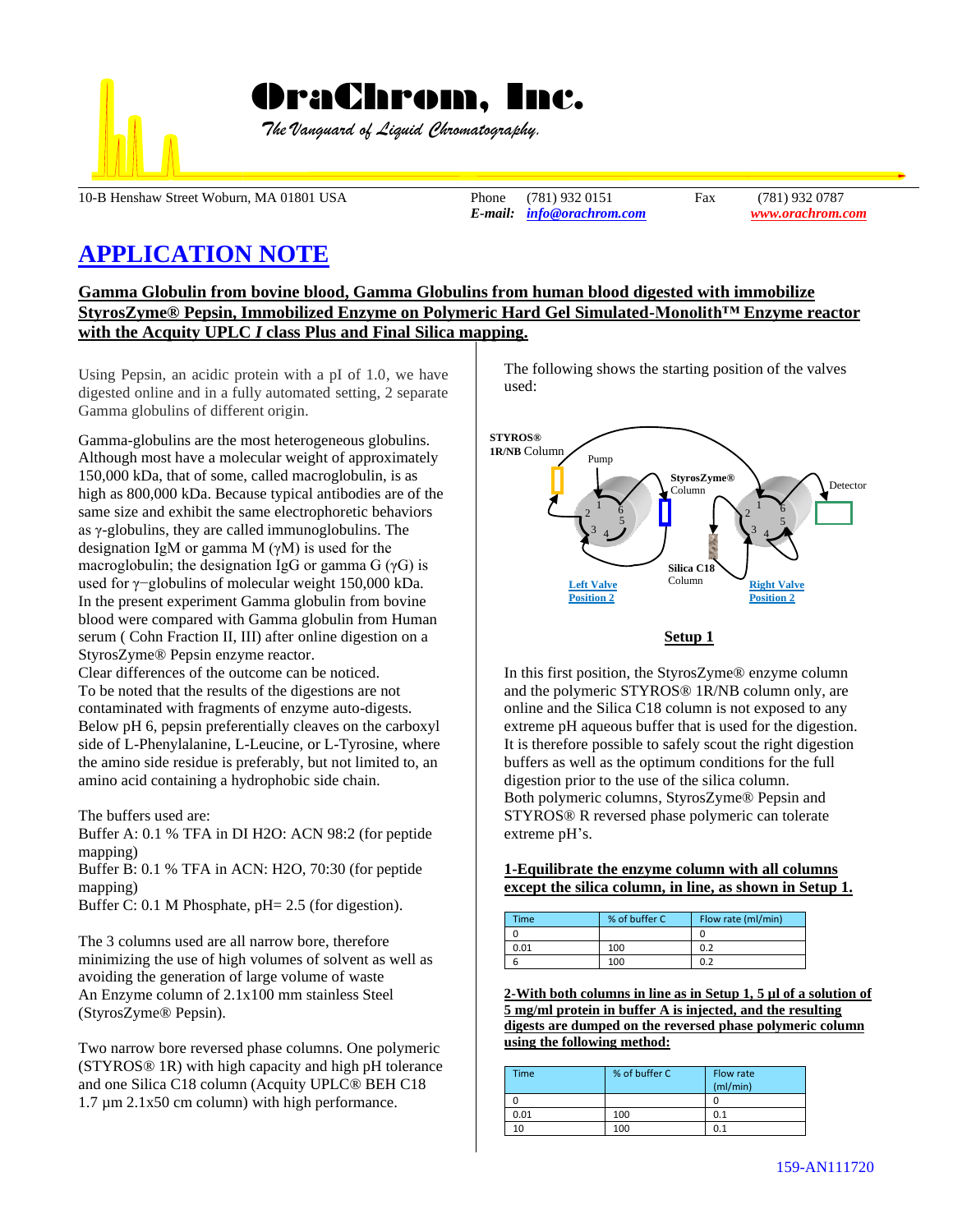In the second set up, the left valve is switched to position 1 with only the STYROS® 1R reversed phase column online to equilibrate it with the starting solvent gradient.



**Setup 2**

#### **3-The reversed phase Polymeric column only is now in line as in Setup 2 to wash the leftover salt and prepare it for the reversed phase mapping.**

#### **It is also ready for hyphenation with a mass spectrometer.**

| Time | % of buffer B | % of buffer<br>А | Flow rate<br>(mI/min) |
|------|---------------|------------------|-----------------------|
|      |               |                  |                       |
| 0.01 |               | 100              | 0.3                   |
|      |               | 100              | 0.3                   |

### **4-The digested peptides are now trapped on the polymeric reversed phase column and can be mapped following a gradient.**

**The setup is now as Setup 2.**

| <b>Time</b> | % of buffer B | % of<br>buffer A | Flow rate<br>(mI/min) |
|-------------|---------------|------------------|-----------------------|
|             |               |                  |                       |
| 0.01        |               | 100              | 0.2                   |
| 2Ο          | 100           |                  | 0.2                   |

Once the conditions of the digestion are satisfactory, one can use the second switching valve to bring the Silica C18 column online as shown in Setup 3.

The same gradient as in step 4 can be used for the mapping to run the separation on the C18 Silica column in addition:

# **4'-The digested peptides trapped on the polymeric reversed phase column can now be mapped on the C18 Silica column in addition.**

**The setup is now as Setup 3.**

| Time | % of buffer B | % of<br>buffer A | Flow rate<br>(mI/min) |
|------|---------------|------------------|-----------------------|
|      |               |                  |                       |
| 0.01 |               | 100              | 0.2                   |
|      | 100           |                  |                       |



**4''-In this step, using the same setup 3, the columns are washed with high organic to make sure they are devoid of any leftover proteinaceous species. The setup remains Setup 3.**

| <b>Time</b> | % of buffer B | % of     | Flow rate |
|-------------|---------------|----------|-----------|
|             |               | buffer A | (mI/min)  |
|             |               |          |           |
| 0.01        | 60            | 40       | 0.3       |
|             | 100           |          | 0.3       |
|             |               | 100      | 0.3       |
| Ջ           |               | 100      | 0.3       |

To re-equilibrate both reversed phase columns that are now in line, the following step 5 is used.

#### **5- Both reversed phase columns are preequilibrated to the initial low organic prior to getting in contact with the digestion buffer.**

**The setup is now Setup 3.**

| <b>Time</b> | % of buffer<br>В | % of<br>buffer A | Flow rate<br>ml/min |
|-------------|------------------|------------------|---------------------|
|             |                  |                  |                     |
| 0.01        |                  | 100              | 0.3                 |
| 10          |                  | 100              | 0.3                 |

The system is now ready for the next cycle to check the reproducibility of the digestion.

The temperature is set at 37°C for all sequences.

We have compared 2 γ−globulins: human and bovine. The digestions are done under similar conditions The enzyme column of 2.1 x 100 mm has a volume to 0.346 ml. A

total of 1 ml is run through it during the digestion at a volumetric flow of 0.1 ml/min.

The digests with Pepsin reveal both their differences as well as their similarities.

The performance of the STYROS® 1R polymeric is crucial in the final separation of the digested peptides,

Indeed, a less than optimal performance of it can negatively affect the results of the separation.

To properly assess the trace of the chromatograms we have chosen the 210 nm wavelength.